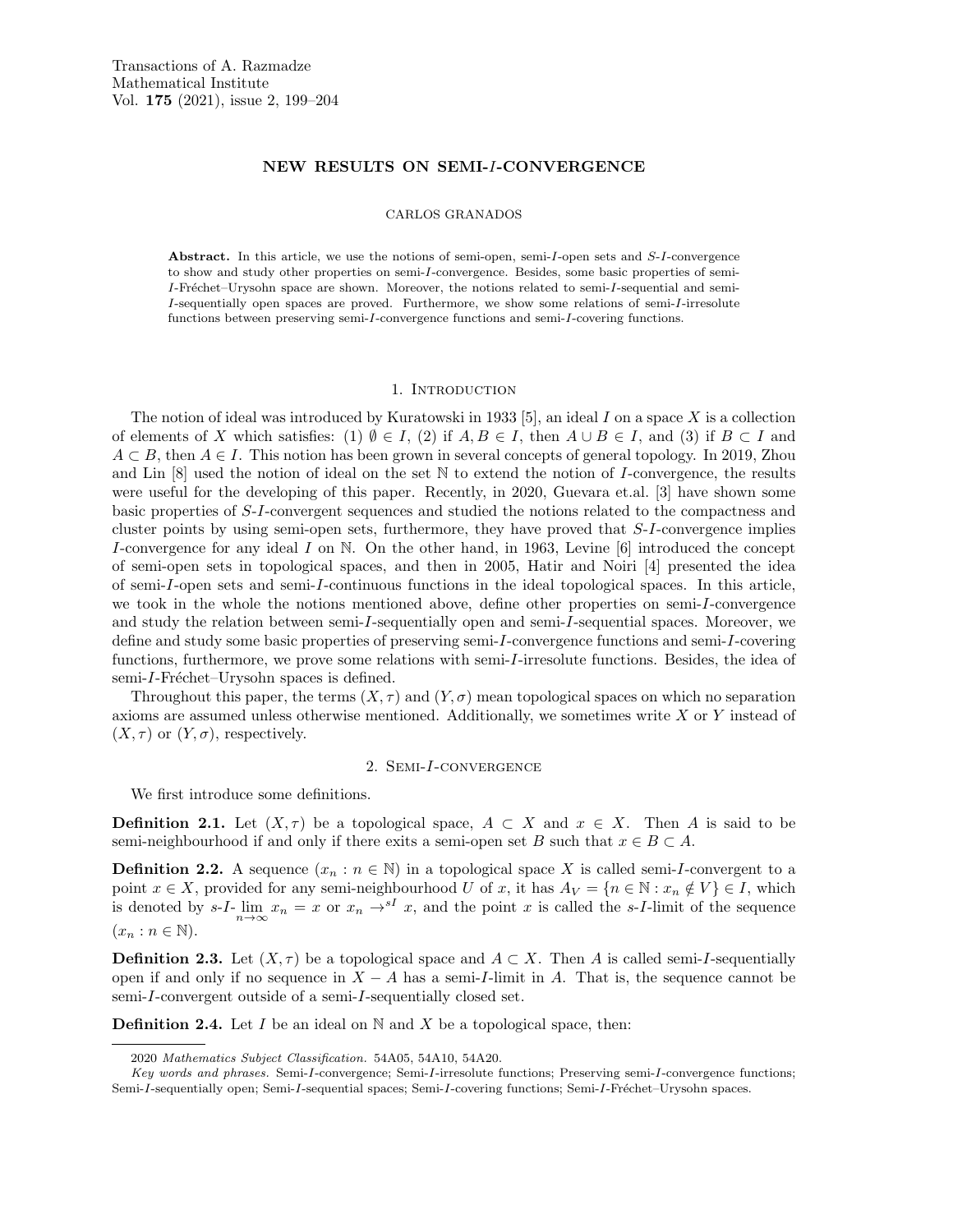- (1) A subset J of X is said to be semi-I-closed if for each sequence  $(x_n : n \in \mathbb{N}) \subseteq J$  with  $x_n \rightarrow^{s} X \in X$ , then  $x \in J$ .
- (2) A subset V of X is said to be semi-I-open if  $X V$  is semi-I-closed.
- (3)  $X$  is said to be a semi-I-sequential space if each semi-I-closed set in  $X$  is closed.

**Definition 2.5.** Let  $(X, \tau)$  be a topological space. Then X is semi-I-sequential, when any set A is semi-open, if and only if it is semi-I-sequentially open.

Now, we show some results.

**Lemma 2.1** ([8]). Let I be an ideal on N and X be a topological space. If a sequence  $(X_n : x \in \mathbb{N})$ *I*-converges to a point  $x \in X$  and  $(y_n : n \in \mathbb{N})$  is a sequence in X with  $\{n \in \mathbb{N} : x_n \neq y_n\} \in I$ , then the sequence  $(y_n : n \in \mathbb{N})$  I-converges to  $x \in X$ 

**Lemma 2.2** ([8]). Let  $I \subseteq J$  be two ideals of  $\mathbb N$ . If  $(x_n : n \in \mathbb N)$  is a sequence in a topological space X such that  $x_n \stackrel{\sim}{\rightarrow}^I x$ , then  $x_n \rightarrow^J x$ .

**Lemma 2.3.** Let  $(X, \tau)$  be a topological space. Then  $B \subset X$  is semi-I-sequentially open if and only if every sequence with semi-I-limit in B has all, but finitely many, terms in B, where the index set of the part in B of the sequence does not belong to I.

*Proof.* Suppose that B is not a semi-I-sequentially open, then there is a sequence with terms in  $X - B$ , but semi-I-limit in B. Conversely, suppose that  $(x_n : n \in \mathbb{N})$  is a sequence with infinitely many terms in  $X - B$  such that semi-I-converges to  $y \in A$  and the index set of the part in B of the sequence does not belong to I. Then  $(x_n : n \in \mathbb{N})$  has a subsequence in  $X - B$  that has still to converge to  $y \in B$ and so,  $B$  is not semi-I-sequentially open.

**Lemma 2.4.** Let I and J be two ideals of N, where  $I \subseteq J$  and X is a topological space. If  $V \subseteq X$  is semi-J-open, then it is semi-I-open.

*Proof.* Let  $V \subseteq X$  be semi-J-open. Then  $X - V$  is semi-J-open, if  $(x_n : n \in \mathbb{N})$  is a sequence in  $X - V$ with  $x_n \to s^I x$ , thus by Lemma 2.2, it has  $x \in X - V$ . Therefore, V is semi-I-open.

**Corollary 2.1.** Let I and J be two ideals of N. If a topological space X is semi-I-sequential, then it is semi-J-sequential.

**Lemma 2.5.** Let I be an ideal on N and X be a topological space. If a sequence  $(X_n : x \in \mathbb{N})$  is semi-I-convergent to a point  $x \in X$  and  $(y_n : n \in \mathbb{N})$  is a sequence in X with  $\{n \in \mathbb{N} : x_n \neq y_n\} \in I$ , then the sequence  $(y_n : n \in \mathbb{N})$  is semi-I-convergent to  $x \in X$ .

*Proof.* The proof is followed by Lemma 2.1 and Definition 2.2.

**Lemma 2.6.** Let X be a topological space X,  $A \subset X$  and I be an ideal on N. Then the following statements are equivalent.

- $(1)$  A is semi-I-open.
- (2)  $\{n \in \mathbb{N} : x_n \in A\} \notin I$  for each sequence  $(x_n : n \in \mathbb{N})$  in X with  $x_n \to^{sI} x \in A$ .
- (3)  $|\{n \in \mathbb{N} : x_n \in A\}| = \theta$  for each sequence  $(x_n : n \in \mathbb{N})$  in X with  $x_n \to s^I x \in A$ .

*Proof.* (1)  $\Rightarrow$  (2) : Suppose that A is a semi-I-open set of X and let  $(x_n : n \in \mathbb{N})$  be a sequence in X satisfying  $x_n \to s^1 x \in A$ . Now, take  $N_0 = \{n \in \mathbb{N} : x_n \in A\}$ . If  $N_0 \in I$ , then  $N_0 \neq \mathbb{N}$  and so,  $A \neq X$ . Now, take a point  $a \in X - A$  and define the sequence  $(y_n : n \in \mathbb{N})$  in X by  $y_n = a, n \in N_0$ , thus  $y_n = x_n$ ,  $n \notin N_0$ . By Lemma 2.5, the sequence  $(y_n : n \in \mathbb{N})$  semi-*I*-converges to x. We can see that  $X - A$  is semi-I-closed and  $(y_n)_{n \in \mathbb{N}} \subseteq X - A$ , as a consequence,  $x \in X - A$ , but this is a contradiction. Therefore,  $N_0 \notin I$ .

The implication (2)  $\Rightarrow$  (3) follows from the notion that the ideal I is admissible.

Now, let us show the following implication. (3)  $\Rightarrow$  (1) : Let A be nonsemi-I-open in X. Then  $X - A$  is not semi-I-closed and there is a sequence  $(x_n : n \in \mathbb{N}) \subseteq X - A$  with  $x_n \to s^I x \in A$  and this is a contradiction.  $\Box$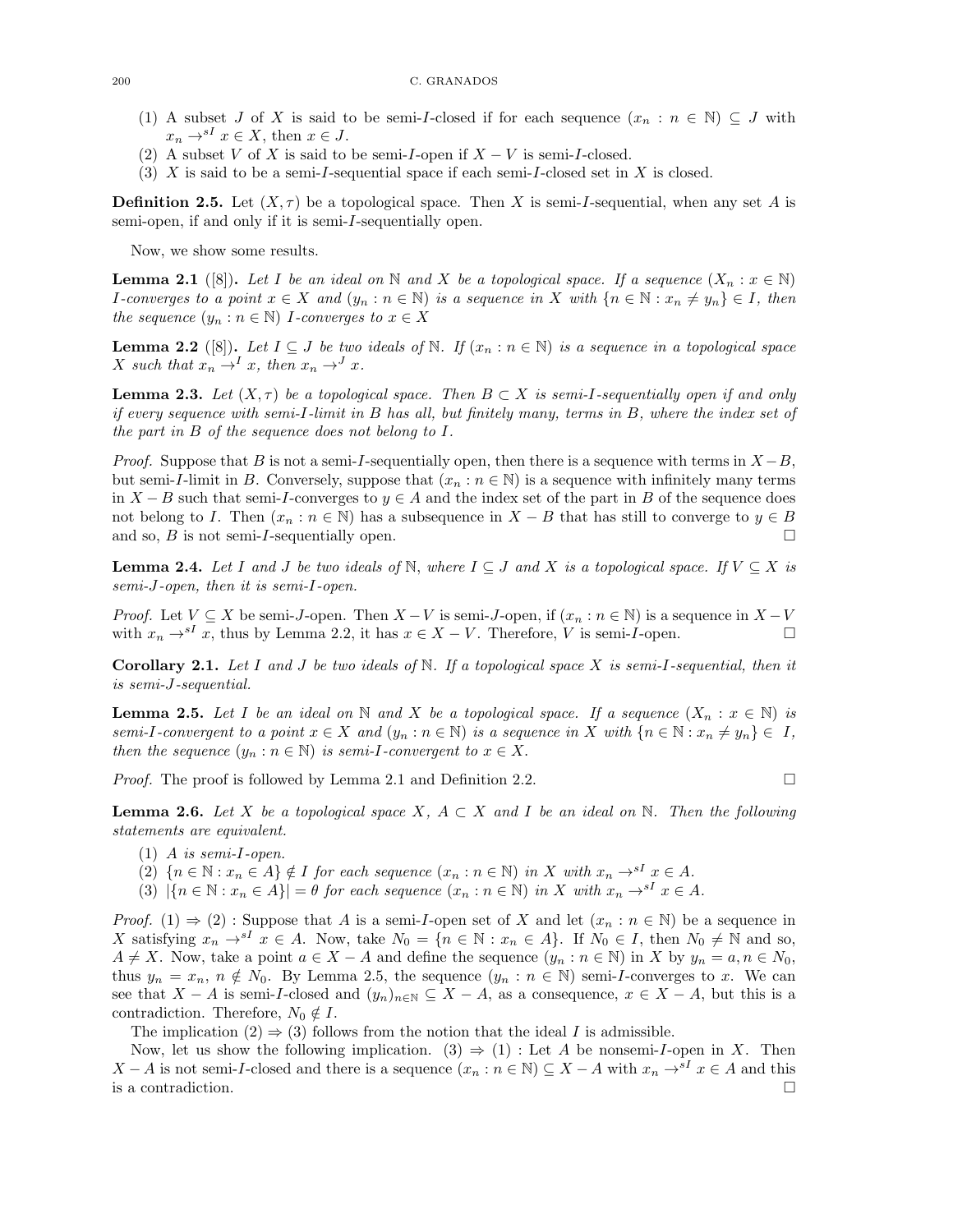Theorem 2.1. Every semi-I-sequential space is hereditary with respect to semi-I-open (semi-I-closed) subspaces.

*Proof.* Let X be a semi-I-sequential space. Suppose now that A is a semi-I-open set of X. Then A is semi-open in X. Now, we can see that A is semi-I-sequential. Let V be a semi-I-open set in A, thus V is semi-open in X. Indeed, by Definition 2.5, if we show that V is semi-I-open in X, this will be sufficient. Now, suppose that there is a point  $y \in Y - V$  and take an arbitrary  $x \in V$ and a sequence  $(x_n : n \in \mathbb{N}) \subseteq X$  with  $x_n \to^{sI} x$  in X. Since A is semi-open in X and  $x \in A$ , the set  ${n \in \mathbb{N} : x_n \notin A} \in I$ . We define the sequence  $y_n : n \in \mathbb{N}$  in X by  $y_n = x_n, x_n \in A$ ,  $y_n = y$ ,  $x_n \notin A$ . By Lemma 2.5, the sequence  $(y_n : n \in \mathbb{N})$  is semi-*I*-convergent to x. Since  $|\{n \in \mathbb{N} : x_n \notin V\}| = |\{n \in \mathbb{N} : y_n \notin V\}|$  and by Lemma 2.6, V is semi-I-open in X.

Now, let A be a semi-I-closed set of X. Then A is semi-closed in X. For any semi-I-closed set J of A we have to show that J is semi-closed in X, but since X is a semi-I-sequential space, it suffices for J to be semi-I-closed in X. Hence, let  $(x_n : n \in \mathbb{N})$  be an arbitrary sequence in J with  $x_n \to^{s} x \in X$ . Thus we obtain that  $x \in J$ . Indeed, since A is semi-closed, therefore  $x \in A$  and so,  $x \in J$ , since J is a semi-I-closed set of A.

Theorem 2.2. Semi-I-sequential spaces are preserved by the topological sums.

*Proof.* Let  ${X_{\delta}}_{\delta \in \Delta}$  be a family of semi-I-sequential spaces. Take  $X = \bigoplus X_{\delta}$ , being the topological δ∈∆ sum of  $\{X_{\delta}\}_{\delta\in\Delta}$ . We now show that the topological sum is a semi-I-sequential space. Let J be a semi-I-closed set in X. For each  $\delta \in \Delta$ , since  $X_{\delta}$  is semi-closed in X,  $J \cap X_{\delta}$  is semi-I-closed in X. We can see that  $J \cap X_{\delta} \subseteq X_{\delta}$  and  $J \cap X_{\delta}$  is semi-I-closed in  $X_{\delta}$ . By the assumption, we have that  $J \cap X_{\delta}$  is semi-closed in  $X_{\delta}$ . By the definition of topological sums, we get that J is semi-closed in X.

Remark 2.1. The union of a family of semi-I-open sets is a topological space which is semi-I-open. Therefore, the intersection of finitely many sequentially semi-I-open sets is sequentially semi-I-open

Therefore, the topological sum X is a semi-I-sequential space.  $\Box$ 

**Definition 2.6.** Let I be an ideal on  $\mathbb N$  and A be a subset of a topological space X. A sequence  $(x_n : n \in \mathbb{N})$  in X is I-eventually in A [8] if there is  $B \in I$  such that for all  $n \in \mathbb{N} - B$ ,  $x_n \in A$ .

**Proposition 2.1.** Let I be a maximal ideal on  $\mathbb N$  and X be a topological space. Then A is a subset of X, where A is semi-I-open if and only if each semi-I-convergent sequence in X, converging to a point of A is I-eventually in A.

*Proof.* Let A be a semi-I-open and  $x_n \to s^I x \in A$ . Since I is maximal, by Lemma 2.6,  $B = \{n \in \mathbb{N} :$  $x_n \notin A$  ∈ I. Therefore, for each  $n \in \mathbb{N} - B$ ,  $x_n \in A$ , i.e., the sequence  $(x_n : n \in \mathbb{N})$  is I-eventually in <br>A.  $A.$ 

**Theorem 2.3.** Let I be a maximal ideal of  $N$  and X be a topological space. If V, W are two semi-Iopen sets of X, then  $V \cap W$  is semi-I-open.

*Proof.* It will be shown that every semi-I-convergent sequence converging to a point in  $V \cap W$  is I-eventually in it. Let  $(x_n : n \in \mathbb{N})$  be a sequence in X such that  $x_n \to^{sI} x \in V \cap W$ . There are  $A, S \in I$  such that for each  $n \in \mathbb{N} - A$ ,  $x_n \in V$  and for each  $n \in \mathbb{N} - S$ ,  $x_n \in W$ . Since  $A \cup S \in I$  and for each  $n \in \mathbb{N}$  –  $(A \cup S)$ ,  $x_n \in V \cap W$ , we have  $V \cap W$  is a semi-*I*-open set.

### 3. Further Properties

3.1. Semi-I-irresolute functions. In this part, we introduce semi-I-irresolute functions and show some relations between continuous and semi-I-continuous functions.

**Definition 3.1** ([1]). Let  $f : (X, \tau) \to (Y, \sigma)$  be the functions. f is called sequentially continuous, provided V is sequentially open in Y, then  $f^{-1}(V)$  is sequentially open in X.

**Definition 3.2.** Let I be an ideal on N,  $(X, \tau)$ ,  $(Y, \sigma)$  be topological spaces and  $f : (X, \tau) \to (Y, \sigma)$ be a function, then: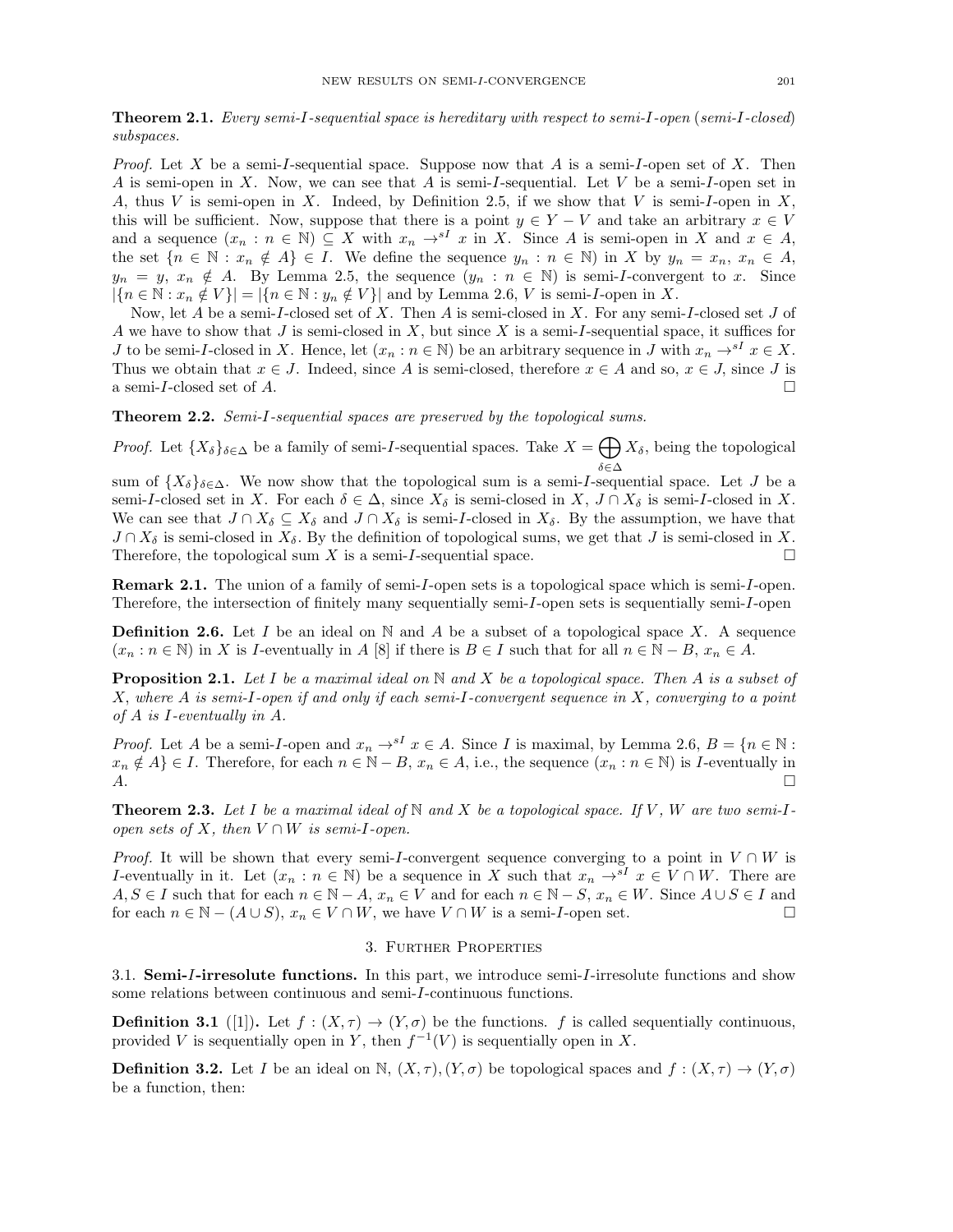- (1) f is said to be preserving semi-I-convergence, provided for each sequences  $(x_n : n \in \mathbb{N})$  in X with  $x_n \to s^I x$ , the sequence  $(f(x_n) : n \in \mathbb{N})$  is semi-*I*-convergent to  $f(x)$ .
- (2) [4] f is said to be semi-I-irresolute if for each semi-I-open V in Y, then  $f^{-1}(V)$  is semi-I-open in  $X$ .

Lemma 3.1 ([4]). Every semi-I-irresolute function is semi-I-continuous.

**Theorem 3.1.** Let  $f : (X, \tau) \to (Y, \sigma)$  be a function. If f is continuous, then f preserves semi-Iconvergence.

*Proof.* Suppose that f is continuous and let  $(x_n : n \in \mathbb{N})$  be a sequence in X such that  $x_n \to^{sI} x \in X$ . Now, let V be an arbitrary semi-neighbourhood of  $f(x)$  in Y. Since f is continuous,  $f^{-1}(V)$  is a semi-neighbourhood of x. Therefore, we have  $\{n \in \mathbb{N} : x_n \notin f^{-1}(V)\} \in I$ . We can see that  ${n \in \mathbb{N} : f(x_n) \notin V} = {n \in \mathbb{N} : x_n \notin f^{-1}(V)}$ . This implies that  ${n \in \mathbb{N} : f(x_n) \notin V} \in I$ . Hence,  $f(x_n) \rightarrow sI$  f(x).

**Theorem 3.2.** Let  $f : (X, \tau) \to (Y, \sigma)$  be a function. If f preserves the semi-I-convergence, then f is semi-I-irresolute.

*Proof.* Suppose that f preserves semi-I-convergence and  $J$  is an arbitrary semi-I-closed set in  $Y$ . Let  $(x_n : n \in \mathbb{N})$  be a sequence in  $f^{-1}(J)$  such that  $x_n \to s^I$   $x \in X$ . By the assumption, we have  $f(x_n) \rightarrow^{s} f(x)$ . Since  $(f(x_n) : n \in \mathbb{N}) \subseteq J$  and J is semi-I-closed in Y, hence  $f(x) \in J$ , i.e.,  $x \in f^{-1}(J)$ . Therefore,  $f^{-1}(J)$  is semi-*I*-closed in X and then f is semi-*I*-irresolute.

**Proposition 3.1.** Let  $f : (X, \tau) \to (Y, \sigma)$  be a function. If f preserves the semi-I-convergence, then f is semi-I-continuous.

*Proof.* The proof is followed by Lemma 3.1 and Theorem 3.2.

**Theorem 3.3.** Let I be a maximal ideal on N. Then a function  $f : (X, \tau) \to (Y, \sigma)$  is semi-I-irresolute if and only if it preserves semi-I-convergent sequences.

*Proof.* Assume that f is semi-I-irresolute and a sequence  $x_n \rightarrow s^I x$  in X. We have to show that  $f(x_n) \to^{s} I f(x)$  in Y. Now, let V be a semi-neighbourhood of  $f(x)$ . Then  $x \in f^{-1}(V)$  is semi-*I*-open in X, because V is semi-I-open in Y. Hence, there is  $B \in I$  such that for all  $n \in \mathbb{N} - B$ ,  $x_n \in f^{-1}(V)$ . This means that for all  $n \in \mathbb{N} - B$ ,  $f(x_n) \in V$ . Therefore,  $\{n \in \mathbb{N} : f(x_n) \notin V\} \in I$  and hence,  $f(x_n) \rightarrow^{s} f(x)$ .

**Theorem 3.4.** Let X be a semi-I-sequential space and  $f(X,\tau) \to (Y,\sigma)$  be a function. Then the following statements are equivalent.

- (1) f is continuous.
- (2) f preserves semi-I-convergence.
- (3) f is semi-I-irresolute.

*Proof.* (1)  $\Leftrightarrow$  (2) was proved in Theorems 3.1 and 3.2.

 $(3) \Rightarrow (1)$ : Let f be semi-*I*-irresolute and J be an arbitrary semi-closed set in Y. Then J is semi-I-closed in Y. Since f is semi-I-irresolute,  $f^{-1}(J)$  is semi-U-closed in X. By the assumption, we find that  $f^{-1}(J)$  is semi-closed in X. Therefore, f is continuous.

**Proposition 3.2.** Let  $f : (X, \tau) \to (Y, \sigma)$  be a function and X be a semi-I-sequential space. Then the following statements are equivalent.

- (1) f is continuous.
- (2) f is semi-I-continuous.

*Proof.* The proof is followed by Proposition 3.1 and Theorem 3.4.

**Lemma 3.2.** Let X be a semi-I-sequential space, then the function  $f : (X, \tau) \to (Y, \sigma)$  is continuous if and only if it is sequentially continuous.

*Proof.* Let X be a semi-I-sequential space, then every semi-I-closed set is closed, by  $[1]$  who proved that f is continuous if and only if f is sequentially continuous, indeed we have completed the proof.  $\Box$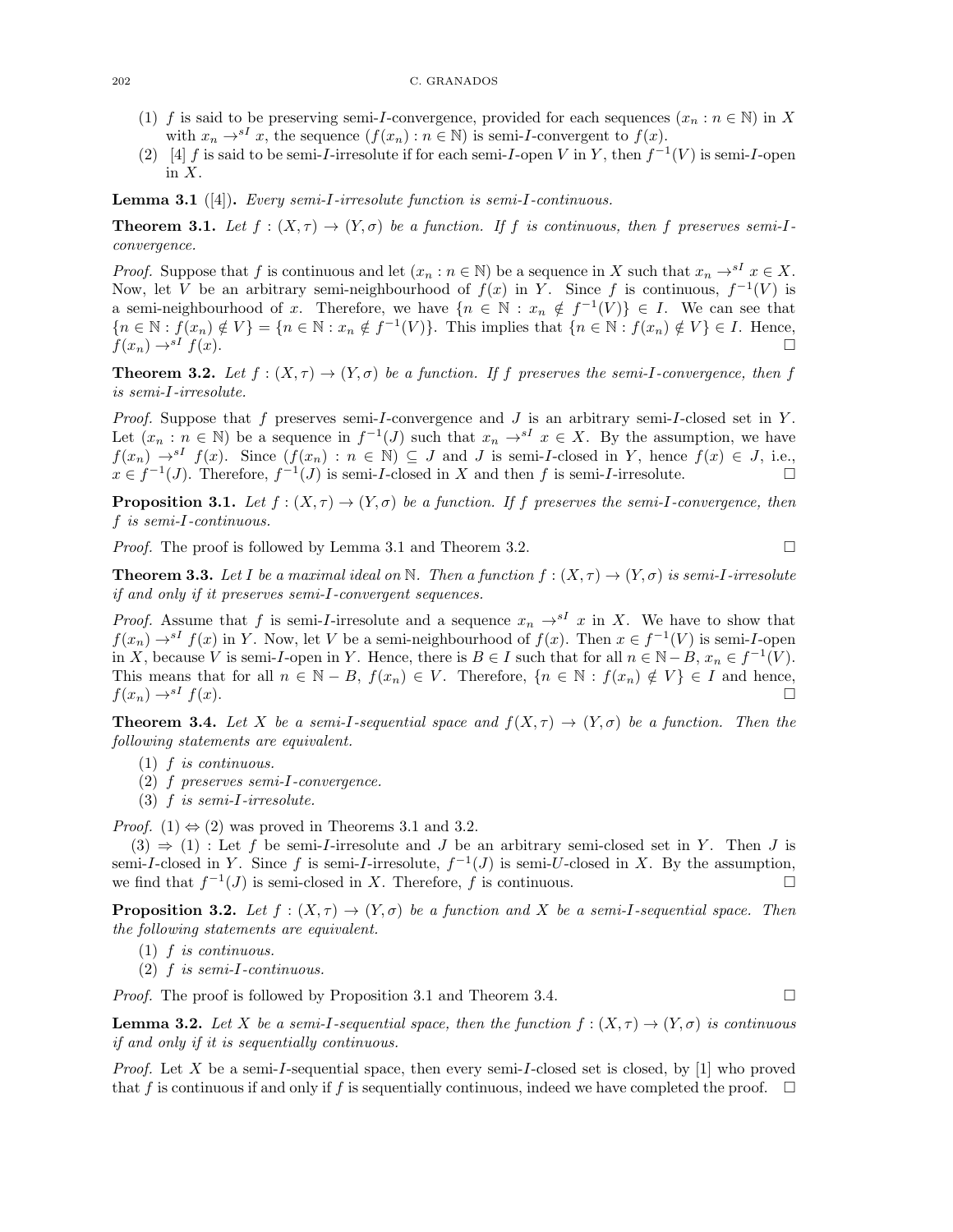**Corollary 3.1.** Let X be a semi-I-sequential space and for a function  $f : (X, \tau) \to (Y, \sigma)$  the following statements are equivalent.

- (1) f is continuous.
- (2) f preserves semi-I-convergence.
- (3) f is semi-I-continuous.
- (4) f is sequentially continuous.

*Proof.* (1)  $\Leftrightarrow$  (2)  $\Leftrightarrow$  (3) was proved in Theorem 3.4, by Lemma 3.2, we have (1)  $\Leftrightarrow$  (4).

**Lemma 3.3.** Let  $f : (X, \tau) \to (Y, \sigma)$  be a function and X be a semi-I-sequential space. Then the following statements are equivalent.

- (1) f is sequentially continuous.
- (2) f is semi-I-continuous.

*Proof.* The proof is followed by Proposition 3.2 and Corollary 3.1.

3.2. Semi-I-irresolute and semi-I-covering functions. Continuity and sequentially continuity are the ones of the most important tools for studying sequential spaces [7]. In this part, we define the concept of semi-I-covering functions and show some of their properties.

**Definition 3.3** ([1]). Let  $f : (X, \tau) \to (Y, \sigma)$  be a topological space. Then f is said to be sequentially continuous, provided  $f^{-1}(V)$  is sequentially open in X, then V is sequentially open in Y.

**Definition 3.4** ([1]). Let  $f : (X, \tau) \to (Y, \sigma)$  be a topological space. Then f is said to be sequencecovering if, whenever  $(y_n : n \in \mathbb{N})$  is a sequence in Y covering to y in Y, there exits a sequence  $(x_n : n \in \mathbb{N})$  of points  $x_n \in f^{-1}(y_n)$  for all  $n \in \mathbb{N}$  and  $x \in f^{-1}(y)$  such that  $x_n \to x$ .

**Definition 3.5.** Let  $f : (X, \tau) \to (Y, \sigma)$  be a function. Then f is said to be semi-I-covering if, whenever  $(y_n : n \in \mathbb{N})$  is a sequence in Y, semi-*I*-converging to y in Y, there exits a sequence  $(x_n : n \in \mathbb{N})$  of points  $x_n \in f^{-1}(y_n)$  for all  $n \in \mathbb{N}$  and  $x \in f^{-1}(y)$  such that  $x_n \to s^I x$ .

Theorem 3.5. Every semi-I-covering function is semi-I-irresolute.

*Proof.* Let  $f : (X, \tau) \to (Y, \sigma)$  be a function and f be a semi-I-covering function. Assume now that V is a non-semi-I-closed in Y. Then there exits a sequence  $(y_n : n \in \mathbb{N}) \subseteq V$  such that  $y_n \to^{s} y \notin V$ . Since f is semi-I-covering, there exits a sequence  $(x_n : n \in \mathbb{N})$  of points  $x_n \in f^{-1}(y_n)$  for all  $n \in \mathbb{N}$ and  $x \in f^{-1}(y)$  such that  $x_n \to^{sI} x$ . We can see now that  $(x_n : n \in \mathbb{N}) \subseteq f^{-1}(V)$  and so,  $x \notin f^{-1}(V)$ , therefore  $f^{-1}(V)$  is non-semi-I-closed. As a conclusion, f is semi-I-irresolute.

**Theorem 3.6.** Let  $f : (X, \tau) \to (Y, \sigma)$  be a function. Then the following statements hold.

- (1) If X is a semi-I-sequential space and f is continuous, then Y is a semi-I-sequential space and semi-I-irresolute.
- (2) If Y is a semi-Y-sequential space and f is semi-I-irresolute, then f is continuous.

*Proof.* (1) Let X be a semi-I-sequential space and f be continuous. Suppose that V is semi-I open in Y. Since  $f$  is a continuous function and  $X$  is a semi-I-sequential space, take an arbitrary sequence  $(x_n : n \in \mathbb{N}) \subseteq X$  such that  $x_n \to^{sI} x \in f^{-1}(V)$  in X. Since f is a continuous function, by Theorem 3.1,  $f(x_n) \rightarrow^{s} I f(x) \in V$ . Now, since V is semi-I-open in Y and by Lemma 2.6, we have  $|\{n \in \mathbb{N} : f(x_n) \in V\}| = \theta$ , i.e.,  $|\{n \in \mathbb{N} : x_n \in f^{-1}(V)\}| = \theta$ , therefore,  $f^{-1}(V)$  is semi-*I*-open in X.

Assume now that  $V \subseteq Y$  such that  $f^{-1}(V)$  is semi-*I*-open in X. Then  $f^{-1}(V)$  is an open set of X, since X is semi-I-sequential space. As is well know,  $f$  is continuous, then  $V$  is open in  $Y$ . Hence,  $f$  is continuous.

(2) Let Y be a semi-I-sequential space and f be semi-I-irresolute. If  $f^{-1}(V)$  is an open set of X, then  $f^{-1}(V)$  is a semi-I-open set of X. Since f is semi-I-irresolute, V is a semi-I-open set of Y. Now, we know that Y is a semi-I-sequential space and so, V is an open set of Y. Therefore, f is  $\Box$ continuous.

By Theorems 3.4 and 3.6, we have the following result.